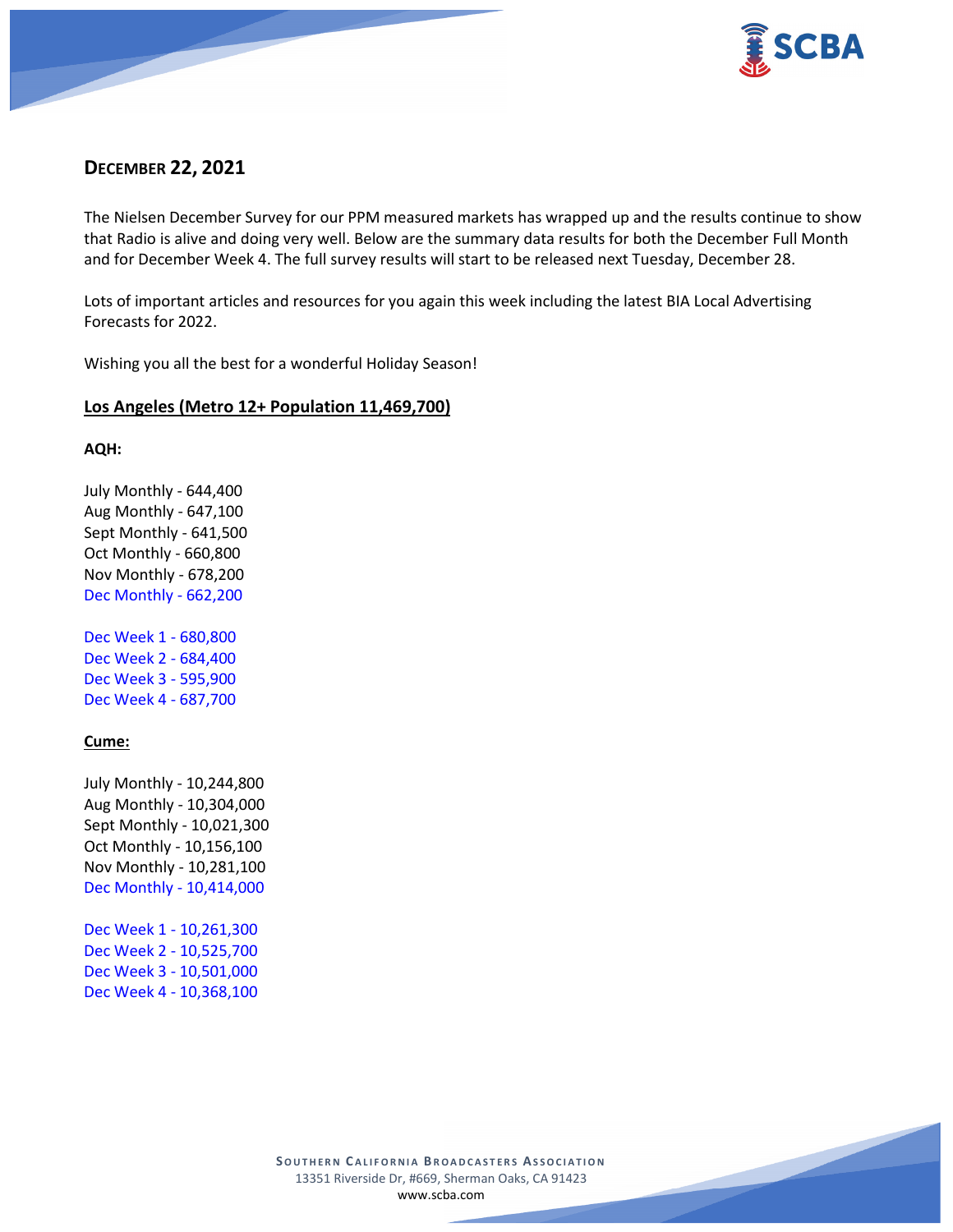

# **Riverside/San Bernardino (Metro 12+ Population 2,145,300)**

**AQH:**

July Monthly - 104,500 Aug Monthly - 108,900 Sept Monthly - 114,600 Oct Monthly - 116,900 Nov Monthly - 119,700 Dec Monthly - 114,800

Dec Week 1 - 125,200 Dec Week 2 - 118,000 Dec Week 3 - 103,900 Dec Week 4 - 112,000

### **Cume:**

July Monthly - 1,929,800 Aug Monthly - 1,881,700 Sept Monthly - 1,897,900 Oct Monthly - 1,928,200 Nov Monthly - 1,936,300 Dec Monthly - 1,904,700

Dec Week 1 - 1,900,100 Dec Week 2 - 1,901,500 Dec Week 3 - 1,876,600 Dec Week 4 - 1,940,500

# **San Diego (Metro 12+ Population 2,873,100)**

#### **AQH:**

July Monthly - 119,700 Aug Monthly - 129,100 Sept Monthly - 137,300 Oct Monthly - 136,000 Nov Monthly - 141,400 Dec Monthly - 131,500

Dec Week 1 - 136,800 Dec Week 2 - 136,900 Dec Week 3 - 120,800 Dec Week 4 - 131,500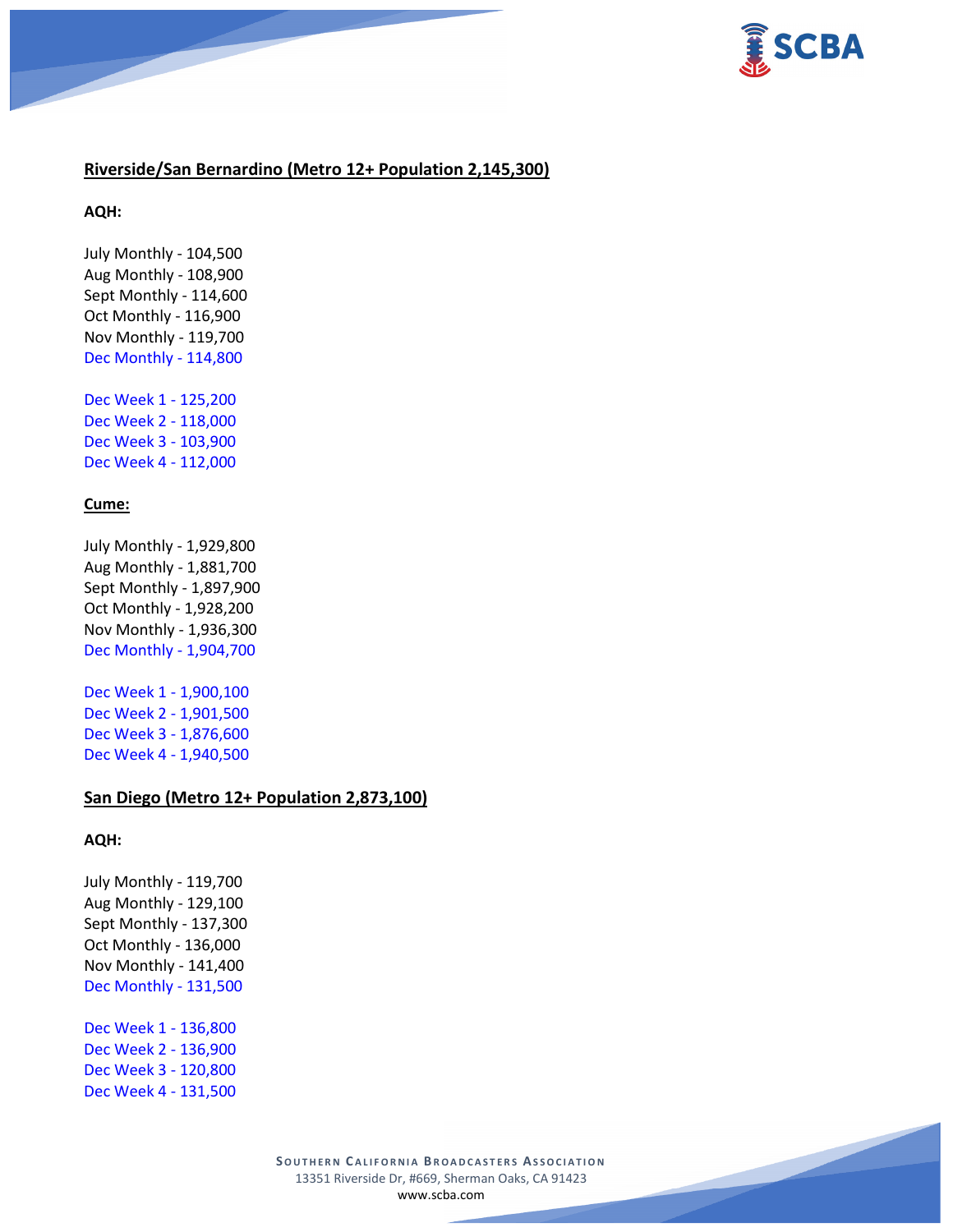

# **Cume:**

July Monthly - 2,363,700 Aug Monthly - 2,399,900 Sept Monthly - 2,448,400 Oct Monthly - 2,516,600 Nov Monthly - 2,481,400 Dec Monthly - 2,518,600

Dec Week 1 - 2,533,700 Dec Week 2 - 2,527,400 Dec Week 3 - 2,506,600 Dec Week 4 - 2,506,600

**"There is no end to education. It is not that you read a book, pass an examination, and finish with education. The whole of life, from the moment you are born to the moment you die, is a process of learning."** – Jiddu Krishnamurti.

### **RESOURCES AND ARTICLES OF INTEREST TO SALES AND ADVERTISERS**

**Gifts, Jewelry And Bubbly -- The Holidays Are Bringing Lots Of Ads To Podcasts.** Inside Radio (Magellan AI) December 21, 2021 [http://www.insideradio.com/free/gifts-jewelry-and-bubbly----the-holidays-are-bringing-lots-of-ads](http://www.insideradio.com/free/gifts-jewelry-and-bubbly----the-holidays-are-bringing-lots-of-ads-to/article_35291e0c-62a9-11ec-8643-0f9e7c1eb368.html)[to/article\\_35291e0c-62a9-11ec-8643-0f9e7c1eb368.html](http://www.insideradio.com/free/gifts-jewelry-and-bubbly----the-holidays-are-bringing-lots-of-ads-to/article_35291e0c-62a9-11ec-8643-0f9e7c1eb368.html)

#### **A Spot Radio Sputter Ahead of Santa's Big Day**

RBR-TVBR December 21, 2021 <https://www.rbr.com/a-spot-radio-sputter-ahead-of-santas-big-day/>

#### **December Continues To Show Big Gains In Downloads.**

Inside Radio (PODTRAC) December 21, 2021 [http://www.insideradio.com/podcastnewsdaily/december-continues-to-show-big-gains-in](http://www.insideradio.com/podcastnewsdaily/december-continues-to-show-big-gains-in-downloads/article_64606b4e-6286-11ec-bb75-bf103eaefbfa.html)[downloads/article\\_64606b4e-6286-11ec-bb75-bf103eaefbfa.html](http://www.insideradio.com/podcastnewsdaily/december-continues-to-show-big-gains-in-downloads/article_64606b4e-6286-11ec-bb75-bf103eaefbfa.html)

# **The Risks Of Being Too Data-Driven**

MediaPost December 20, 2021 [https://www.mediapost.com/publications/article/369607/the-risks-of-being-too-data](https://www.mediapost.com/publications/article/369607/the-risks-of-being-too-data-driven.html?utm_source=newsletter&utm_medium=email&utm_content=headline&utm_campaign=124688&hashid=MvrWDWYNRcOEFJu_y2GIhQ)[driven.html?utm\\_source=newsletter&utm\\_medium=email&utm\\_content=headline&utm\\_campaign=124688&h](https://www.mediapost.com/publications/article/369607/the-risks-of-being-too-data-driven.html?utm_source=newsletter&utm_medium=email&utm_content=headline&utm_campaign=124688&hashid=MvrWDWYNRcOEFJu_y2GIhQ) [ashid=MvrWDWYNRcOEFJu\\_y2GIhQ](https://www.mediapost.com/publications/article/369607/the-risks-of-being-too-data-driven.html?utm_source=newsletter&utm_medium=email&utm_content=headline&utm_campaign=124688&hashid=MvrWDWYNRcOEFJu_y2GIhQ)

#### **Key Sales Statistics That'll Help You Sell Smarter in 2022**

The Center For Sales Strategy (Amanda Meade) December 20, 2021 [https://blog.thecenterforsalesstrategy.com/key-sales-statistics-thatll-help-you-sell-smarter-in-](https://blog.thecenterforsalesstrategy.com/key-sales-statistics-thatll-help-you-sell-smarter-in-2022?utm_campaign=subscriber&utm_medium=email&_hsmi=197830868&_hsenc=p2ANqtz-8a5H7jPOpH8slMqxnlGyIrdX6kJHV1BtIr8g5n1ngEDeFFHf90j5fV6AcKauRyZ166urOefqGaNSGiIql2mqaXamZ4pg&utm_content=197830868&utm_source=hs_email)[2022?utm\\_campaign=subscriber&utm\\_medium=email&\\_hsmi=197830868&\\_hsenc=p2ANqtz-](https://blog.thecenterforsalesstrategy.com/key-sales-statistics-thatll-help-you-sell-smarter-in-2022?utm_campaign=subscriber&utm_medium=email&_hsmi=197830868&_hsenc=p2ANqtz-8a5H7jPOpH8slMqxnlGyIrdX6kJHV1BtIr8g5n1ngEDeFFHf90j5fV6AcKauRyZ166urOefqGaNSGiIql2mqaXamZ4pg&utm_content=197830868&utm_source=hs_email)[8a5H7jPOpH8slMqxnlGyIrdX6kJHV1BtIr8g5n1ngEDeFFHf90j5fV6AcKauRyZ166urOefqGaNSGiIql2mqaXamZ4pg&](https://blog.thecenterforsalesstrategy.com/key-sales-statistics-thatll-help-you-sell-smarter-in-2022?utm_campaign=subscriber&utm_medium=email&_hsmi=197830868&_hsenc=p2ANqtz-8a5H7jPOpH8slMqxnlGyIrdX6kJHV1BtIr8g5n1ngEDeFFHf90j5fV6AcKauRyZ166urOefqGaNSGiIql2mqaXamZ4pg&utm_content=197830868&utm_source=hs_email) [utm\\_content=197830868&utm\\_source=hs\\_email](https://blog.thecenterforsalesstrategy.com/key-sales-statistics-thatll-help-you-sell-smarter-in-2022?utm_campaign=subscriber&utm_medium=email&_hsmi=197830868&_hsenc=p2ANqtz-8a5H7jPOpH8slMqxnlGyIrdX6kJHV1BtIr8g5n1ngEDeFFHf90j5fV6AcKauRyZ166urOefqGaNSGiIql2mqaXamZ4pg&utm_content=197830868&utm_source=hs_email)

> **SOUTHERN C ALIFORNIA B ROADCASTERS ASSOCIATION** 13351 Riverside Dr, #669, Sherman Oaks, CA 91423 [www.scba.com](http://www.scba.com/)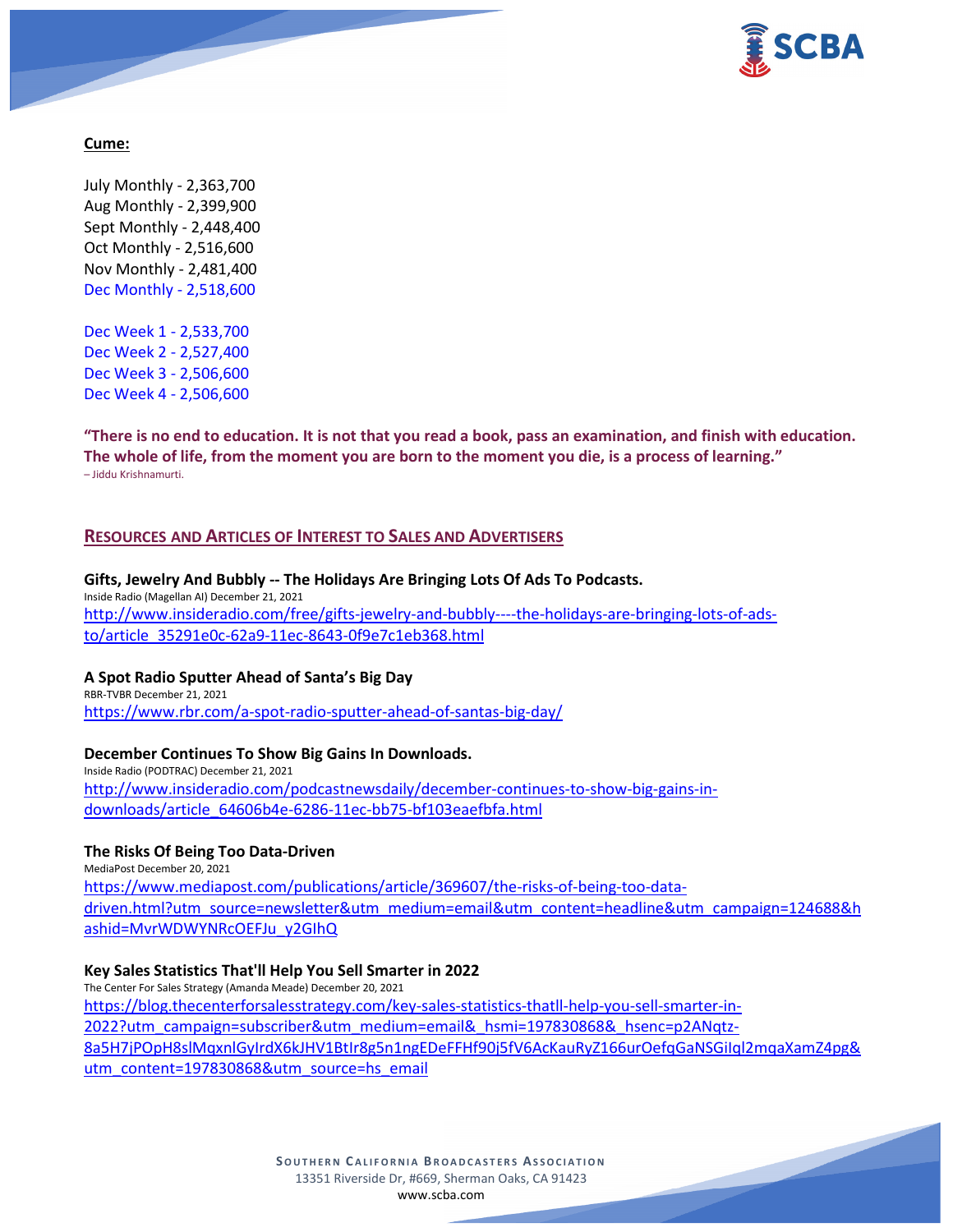

### **Radio Ad Spend Up 23% In November As More Listeners Hit The Road.**

Inside Radio (Standard Media Index) December 20, 2021 [http://www.insideradio.com/free/radio-ad-spend-up-23-in-november-as-more-listeners-hit-the](http://www.insideradio.com/free/radio-ad-spend-up-23-in-november-as-more-listeners-hit-the-road/article_e8996f28-616e-11ec-a9ba-df45b41dc9aa.html)[road/article\\_e8996f28-616e-11ec-a9ba-df45b41dc9aa.html](http://www.insideradio.com/free/radio-ad-spend-up-23-in-november-as-more-listeners-hit-the-road/article_e8996f28-616e-11ec-a9ba-df45b41dc9aa.html)

# **Magellan: Top 15 Podcast Advertisers Spent 15% More In November; Better Help Stayed In Top Spot.**

Inside Radio December 20, 2021 [http://www.insideradio.com/free/magellan-top-15-podcast-advertisers-spent-15-more-in-november-better](http://www.insideradio.com/free/magellan-top-15-podcast-advertisers-spent-15-more-in-november-better-help-stayed-in-top/article_177c4b22-616e-11ec-aacf-5b6fd7ffc62b.html)[help-stayed-in-top/article\\_177c4b22-616e-11ec-aacf-5b6fd7ffc62b.html](http://www.insideradio.com/free/magellan-top-15-podcast-advertisers-spent-15-more-in-november-better-help-stayed-in-top/article_177c4b22-616e-11ec-aacf-5b6fd7ffc62b.html)

**Growing Sales In A Tight Labor Market – Part 2** Radio Ink December 20, 2021

[https://radioink.com/2021/12/20/growing-sales-in-a-tight-labor-market-part-](https://radioink.com/2021/12/20/growing-sales-in-a-tight-labor-market-part-2/?vgo_ee=g4MdIIvetgiR1mkR7kijJ4BI1h38V58Ke8bVrp%2FmcsM%3D)[2/?vgo\\_ee=g4MdIIvetgiR1mkR7kijJ4BI1h38V58Ke8bVrp%2FmcsM%3D](https://radioink.com/2021/12/20/growing-sales-in-a-tight-labor-market-part-2/?vgo_ee=g4MdIIvetgiR1mkR7kijJ4BI1h38V58Ke8bVrp%2FmcsM%3D)

# **The Real Truth Behind Buyer Decisions Today**

Radio Ink (Loyd Ford) December 20, 2021 [https://radioink.com/2021/12/20/the-real-truth-behind-buyer-decisions](https://radioink.com/2021/12/20/the-real-truth-behind-buyer-decisions-today/?vgo_ee=g4MdIIvetgiR1mkR7kijJ4BI1h38V58Ke8bVrp%2FmcsM%3D)[today/?vgo\\_ee=g4MdIIvetgiR1mkR7kijJ4BI1h38V58Ke8bVrp%2FmcsM%3D](https://radioink.com/2021/12/20/the-real-truth-behind-buyer-decisions-today/?vgo_ee=g4MdIIvetgiR1mkR7kijJ4BI1h38V58Ke8bVrp%2FmcsM%3D)

# **Just One Thing**

Radio Ink (Rick Fink) December 20, 2021 [https://radioink.com/2021/12/20/just-one](https://radioink.com/2021/12/20/just-one-thing/?vgo_ee=g4MdIIvetgiR1mkR7kijJ4BI1h38V58Ke8bVrp%2FmcsM%3D)[thing/?vgo\\_ee=g4MdIIvetgiR1mkR7kijJ4BI1h38V58Ke8bVrp%2FmcsM%3D](https://radioink.com/2021/12/20/just-one-thing/?vgo_ee=g4MdIIvetgiR1mkR7kijJ4BI1h38V58Ke8bVrp%2FmcsM%3D)

# **Majority of consumers have strong intent to buy vehicle in next 12 months, finds survey**

The Economic Times December 19, 2021 [https://economictimes.indiatimes.com/industry/auto/auto-news/majority-of-consumers-have-strong-intent-to](https://economictimes.indiatimes.com/industry/auto/auto-news/majority-of-consumers-have-strong-intent-to-buy-vehicle-in-next-12-months-survey/articleshow/88369918.cms?utm_source=contentofinterest&utm_medium=text&utm_campaign=cppst)[buy-vehicle-in-next-12-months-](https://economictimes.indiatimes.com/industry/auto/auto-news/majority-of-consumers-have-strong-intent-to-buy-vehicle-in-next-12-months-survey/articleshow/88369918.cms?utm_source=contentofinterest&utm_medium=text&utm_campaign=cppst)

[survey/articleshow/88369918.cms?utm\\_source=contentofinterest&utm\\_medium=text&utm\\_campaign=cppst](https://economictimes.indiatimes.com/industry/auto/auto-news/majority-of-consumers-have-strong-intent-to-buy-vehicle-in-next-12-months-survey/articleshow/88369918.cms?utm_source=contentofinterest&utm_medium=text&utm_campaign=cppst) [https://economictimes.indiatimes.com/industry/auto/auto-news/majority-of-consumers-have-strong-intent-to](https://economictimes.indiatimes.com/industry/auto/auto-news/majority-of-consumers-have-strong-intent-to-buy-vehicle-in-next-12-months-survey/articleshow/88369918.cms)[buy-vehicle-in-next-12-months-survey/articleshow/88369918.cms](https://economictimes.indiatimes.com/industry/auto/auto-news/majority-of-consumers-have-strong-intent-to-buy-vehicle-in-next-12-months-survey/articleshow/88369918.cms)

**How to Close the Sales Year With Little Stress & Lots of Success** SalesFuel December 18, 2021

<https://salesfuel.com/how-to-close-the-sales-year-with-little-stress-lots-of-success/>

# **The Gen Z Frenzy: Dueling Studies Show They Want Ease Of Use When Shopping**

MediaPost December 17, 2021 [https://www.mediapost.com/publications/article/369568/the-gen-z-frenzy-dueling-studies-show-they-want](https://www.mediapost.com/publications/article/369568/the-gen-z-frenzy-dueling-studies-show-they-want-e.html?utm_source=newsletter&utm_medium=email&utm_content=headline&utm_campaign=124674&hashid=akE-7z-LS1W9CYmV5M9xXA)[e.html?utm\\_source=newsletter&utm\\_medium=email&utm\\_content=headline&utm\\_campaign=124674&hashid](https://www.mediapost.com/publications/article/369568/the-gen-z-frenzy-dueling-studies-show-they-want-e.html?utm_source=newsletter&utm_medium=email&utm_content=headline&utm_campaign=124674&hashid=akE-7z-LS1W9CYmV5M9xXA) [=akE-7z-LS1W9CYmV5M9xXA](https://www.mediapost.com/publications/article/369568/the-gen-z-frenzy-dueling-studies-show-they-want-e.html?utm_source=newsletter&utm_medium=email&utm_content=headline&utm_campaign=124674&hashid=akE-7z-LS1W9CYmV5M9xXA)

# **Radio is the Best Policy for Insurance**

RAB Radio Matters December 15, 2021 <https://www.radiomatters.org/index.php/2021/12/15/radio-is-the-best-policy-for-insurance/#more-4440>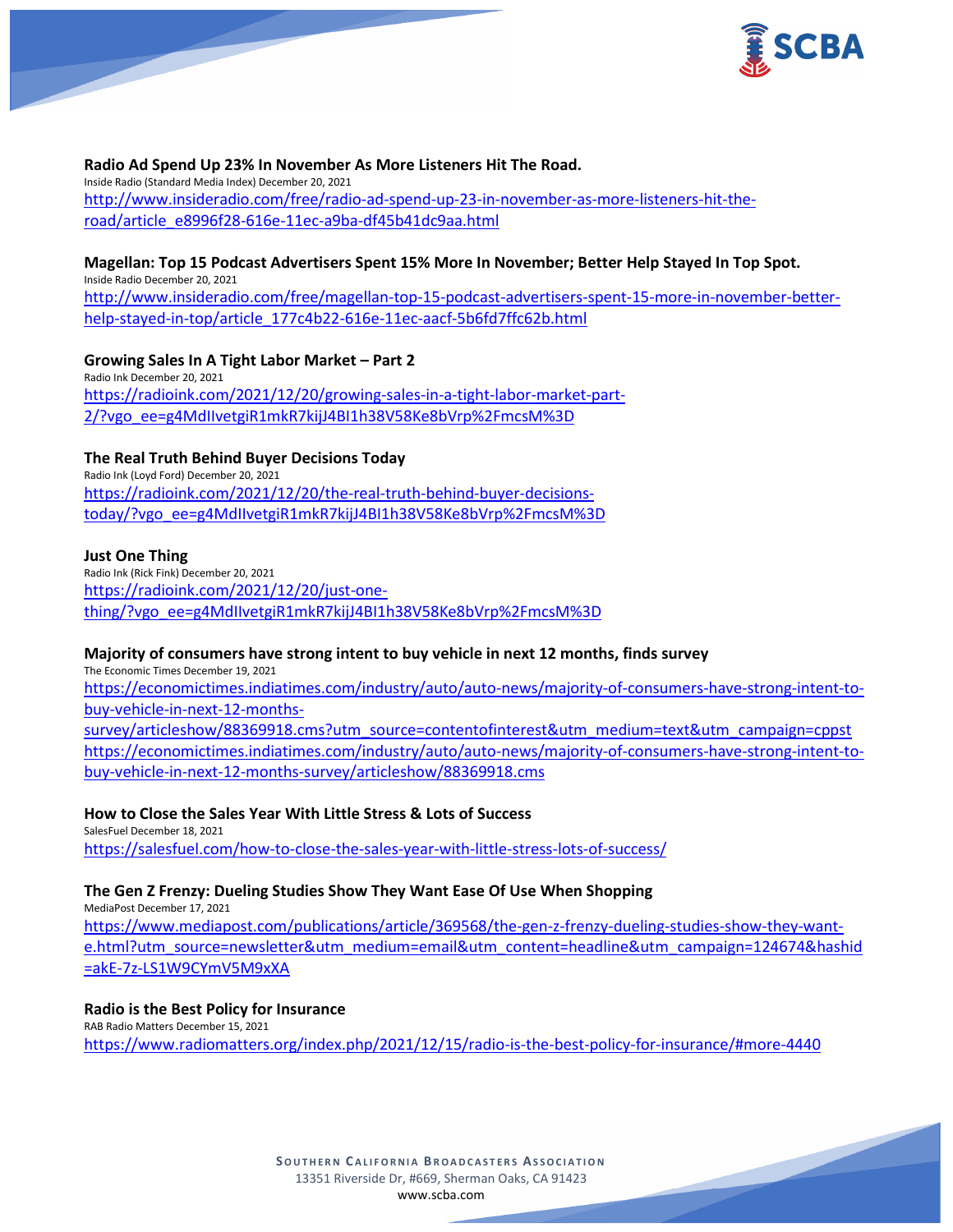

### **NRF: Core retail sales up 14.8% YOY in November**

Chain Store Age December 15, 2021 [https://chainstoreage.com/nrf-core-retail-sales-148-yoy](https://chainstoreage.com/nrf-core-retail-sales-148-yoy-november?oly_enc_id=8319H4585489H7M&utm_source=omeda&utm_medium=email&utm_campaign=NL_CSA+Day+Breaker&utm_keyword=)[november?oly\\_enc\\_id=8319H4585489H7M&utm\\_source=omeda&utm\\_medium=email&utm\\_campaign=NL\\_CS](https://chainstoreage.com/nrf-core-retail-sales-148-yoy-november?oly_enc_id=8319H4585489H7M&utm_source=omeda&utm_medium=email&utm_campaign=NL_CSA+Day+Breaker&utm_keyword=) [A+Day+Breaker&utm\\_keyword=](https://chainstoreage.com/nrf-core-retail-sales-148-yoy-november?oly_enc_id=8319H4585489H7M&utm_source=omeda&utm_medium=email&utm_campaign=NL_CSA+Day+Breaker&utm_keyword=)

### **RESOURCES AND ARTICLES OF INTEREST TO MANAGERS FOR PLANNING AND FORECASTING:**

# **eMarketer: Digital's Ad Spend Expected To Approach \$200B For 2021.**

Inside Radio December 22, 2021 [http://www.insideradio.com/free/emarketer-digitals-ad-spend-expected-to-approach-200b-for-](http://www.insideradio.com/free/emarketer-digitals-ad-spend-expected-to-approach-200b-for-2021/article_269db3ba-62ff-11ec-b18f-abde97ccae82.html)[2021/article\\_269db3ba-62ff-11ec-b18f-abde97ccae82.html](http://www.insideradio.com/free/emarketer-digitals-ad-spend-expected-to-approach-200b-for-2021/article_269db3ba-62ff-11ec-b18f-abde97ccae82.html)

#### **Survey: It's Not Creating The Podcast That's The Challenge, It's Promoting It.**

Inside Radio (the Podcast Host) December 22, 2021 [http://www.insideradio.com/free/survey-it-s-not-creating-the-podcast-that-s-the-challenge-it-s-promoting](http://www.insideradio.com/free/survey-it-s-not-creating-the-podcast-that-s-the-challenge-it-s-promoting-it/article_44d8f768-62ff-11ec-bec3-87dd3081cbaa.html)[it/article\\_44d8f768-62ff-11ec-bec3-87dd3081cbaa.html](http://www.insideradio.com/free/survey-it-s-not-creating-the-podcast-that-s-the-challenge-it-s-promoting-it/article_44d8f768-62ff-11ec-bec3-87dd3081cbaa.html)

### **BIA Forecasts 6% Growth For Radio In Updated Local Ad Forecast.**

Inside Radio December 21, 202 [http://www.insideradio.com/free/bia-forecasts-6-growth-for-radio-in-updated-local-ad](http://www.insideradio.com/free/bia-forecasts-6-growth-for-radio-in-updated-local-ad-forecast/article_5b38f92a-6243-11ec-9eb2-2b8279b869bd.html)[forecast/article\\_5b38f92a-6243-11ec-9eb2-2b8279b869bd.html](http://www.insideradio.com/free/bia-forecasts-6-growth-for-radio-in-updated-local-ad-forecast/article_5b38f92a-6243-11ec-9eb2-2b8279b869bd.html)

### **WHY THE LOCAL AD SPENDING OUTLOOK FOR 2022 HAS IMPROVED**

Ad Age December 21, 2021 <https://adage.com/article/digital-marketing-ad-tech-news/2022-local-ad-spending-outlook-improves/2389801>

# **Local TV Ad Revenue To Soar 28% To \$21.37B In 2022, Boosted By Political, Olympics Ads**

(note the BIA predictions for Radio at the end of the article) MediaPost December 21, 2022 [https://www.mediapost.com/publications/article/369632/local-tv-ad-revenue-to-soar-28-to-2137b-in-](https://www.mediapost.com/publications/article/369632/local-tv-ad-revenue-to-soar-28-to-2137b-in-2022.html?utm_source=newsletter&utm_medium=email&utm_content=readmore&utm_campaign=124707&hashid=CKfKjD-IQuCPkoXp87oXHg)[2022.html?utm\\_source=newsletter&utm\\_medium=email&utm\\_content=readmore&utm\\_campaign=124707&h](https://www.mediapost.com/publications/article/369632/local-tv-ad-revenue-to-soar-28-to-2137b-in-2022.html?utm_source=newsletter&utm_medium=email&utm_content=readmore&utm_campaign=124707&hashid=CKfKjD-IQuCPkoXp87oXHg) [ashid=CKfKjD-IQuCPkoXp87oXHg](https://www.mediapost.com/publications/article/369632/local-tv-ad-revenue-to-soar-28-to-2137b-in-2022.html?utm_source=newsletter&utm_medium=email&utm_content=readmore&utm_campaign=124707&hashid=CKfKjD-IQuCPkoXp87oXHg)

#### **Is Radio's Fight With GMR Coming to an End?**

Radio Ink December 21, 2021 <https://radioink.com/2021/12/21/is-radios-fight-with-gmr-coming-to-an-end/>

#### **Alpha Version of Nielsen One Launches With Disney, Magna**

Broadcasting + Cable December 21, 2021 <https://www.nexttv.com/news/alpha-version-of-nielsen-one-launches-with-disney-magna>

#### **Radio Has Tentative Agreement With GMR; Settlement Would End Long-Running Legal Fight.**

Inside Radio December 21, 2021 [http://www.insideradio.com/free/radio-has-tentative-agreement-with-gmr-settlement-would-end-long](http://www.insideradio.com/free/radio-has-tentative-agreement-with-gmr-settlement-would-end-long-running-legal-fight/article_9e807ce8-61cc-11ec-a8d8-f75bdbf7c946.html)[running-legal-fight/article\\_9e807ce8-61cc-11ec-a8d8-f75bdbf7c946.html](http://www.insideradio.com/free/radio-has-tentative-agreement-with-gmr-settlement-would-end-long-running-legal-fight/article_9e807ce8-61cc-11ec-a8d8-f75bdbf7c946.html)

> **SOUTHERN C ALIFORNIA B ROADCASTERS ASSOCIATION** 13351 Riverside Dr, #669, Sherman Oaks, CA 91423 [www.scba.com](http://www.scba.com/)